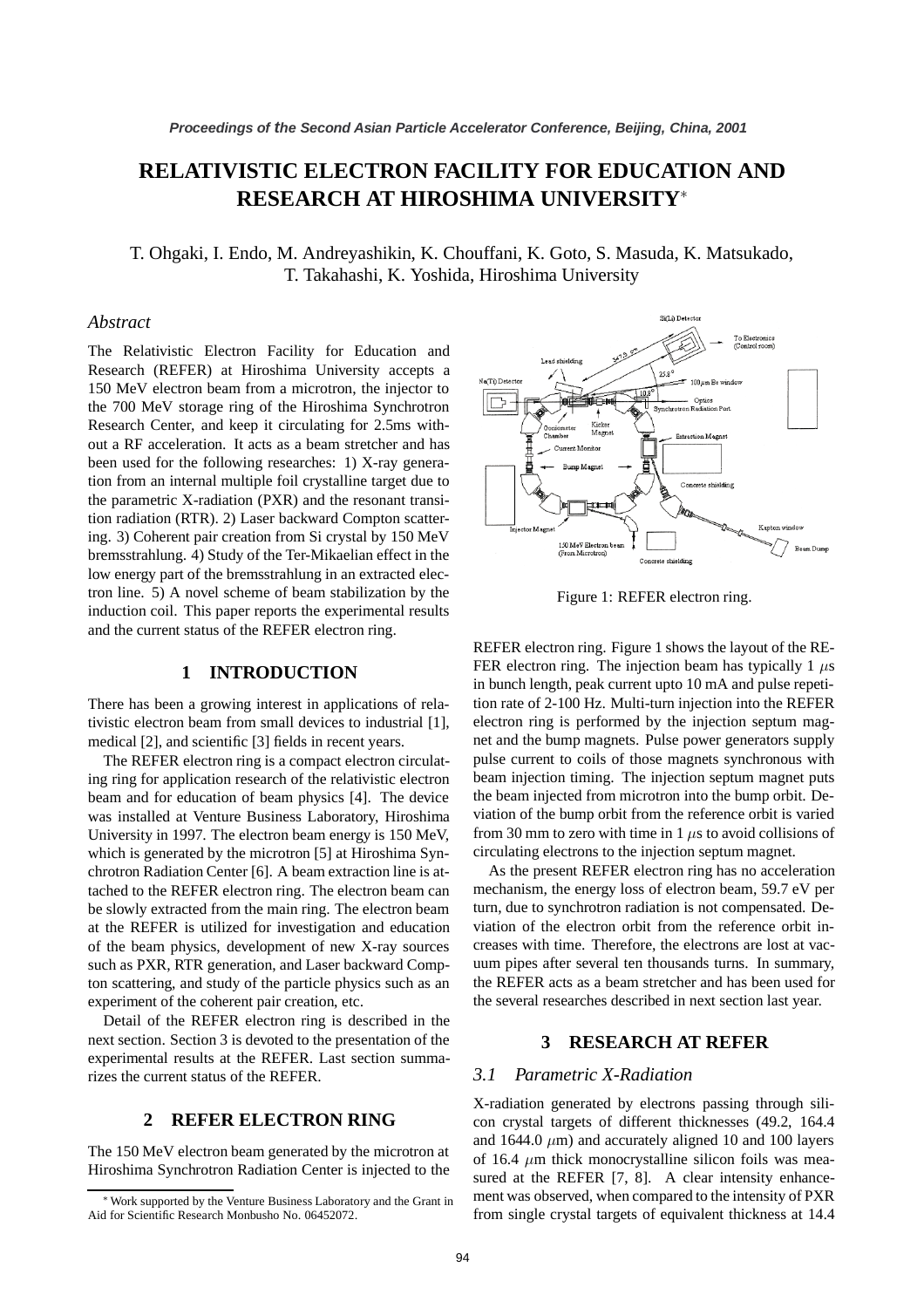

Figure 2: (a) PXR from (011) plane in 164.4  $\mu$ m silicon crystal with the amorphous Mo target. (b) Spectrum from the amorphous Mo target [8].

and 28.8 keV. K. Chouffani *et al.* believed that this enhancement results from the diffraction of transition radiation from individual surfaces of the foils off the crystallographic planes [7]. When the molybdenum foil was used for electron beam normalization, they observed an unidentified peak at 12.5 keV and its second harmonic. Figure 2 (a) shows PXR spectrum from 164.4 *µ*m silicon single crystal with the amorphous molybdenum foil. We plan to investigate the unidentified peaks using the electron beams from the REFER extraction line in 2001.

#### *3.2 Laser Compton Scattering*

The Laser backward Compton scattering was studied at the REFER. The wavelength and pulse energy of the Nd:YAG Laser beam were 532 nm and 550 mJ/pulse, respectively. Figure 3 shows the counting rate of the Laser backward Compton scattering. The electron beam shifts to inside direction of the ring and the counting rate changes with the Laser injection timing. The intensity and energy of the generated X-ray were about 0.1 photons per bunch and less than 800 keV, respectively. This is first measurement of the Laser Compton scattering at the REFER and we plan to measure its spectrum in 2001.



Figure 3: Counting rate of the Laser backward Compton scattering versus Laser injection timing.



Figure 4: Ratio of the pair cross section with the Si target to with the Al target [9].

#### *3.3 Coherent Pair Creation*

The coherent pair creation from Si crystal by 150 MeV get is a single crystal, due to the periodicity of the nuclear potential, the pair cross section has several sudden increase against non-single crystal. The ratio of the pair cross section with the Si target to that with the Al target is shown in Fig. 4. Y. Okazaki *et al.* observed a peak at 105 MeV in a (111) Si crystal to investigate the interference effect among atomic string. As a result, the statistical quantity was not sufficiency, however, a gentle enhancement was observed at 105 MeV. bremsstrahlung was measured at the REFER [9]. If a tar-

### *3.4 Study of Ter-Mikaelian Effect*

The Ter-Mikaelian effect in the low energy part of the bremsstrahlung in an extracted electron line has been studied. It is well known that the cross section of the bremsstrahlung from high-energy electron beam with a single atom diverges in low energy region. According to Ter